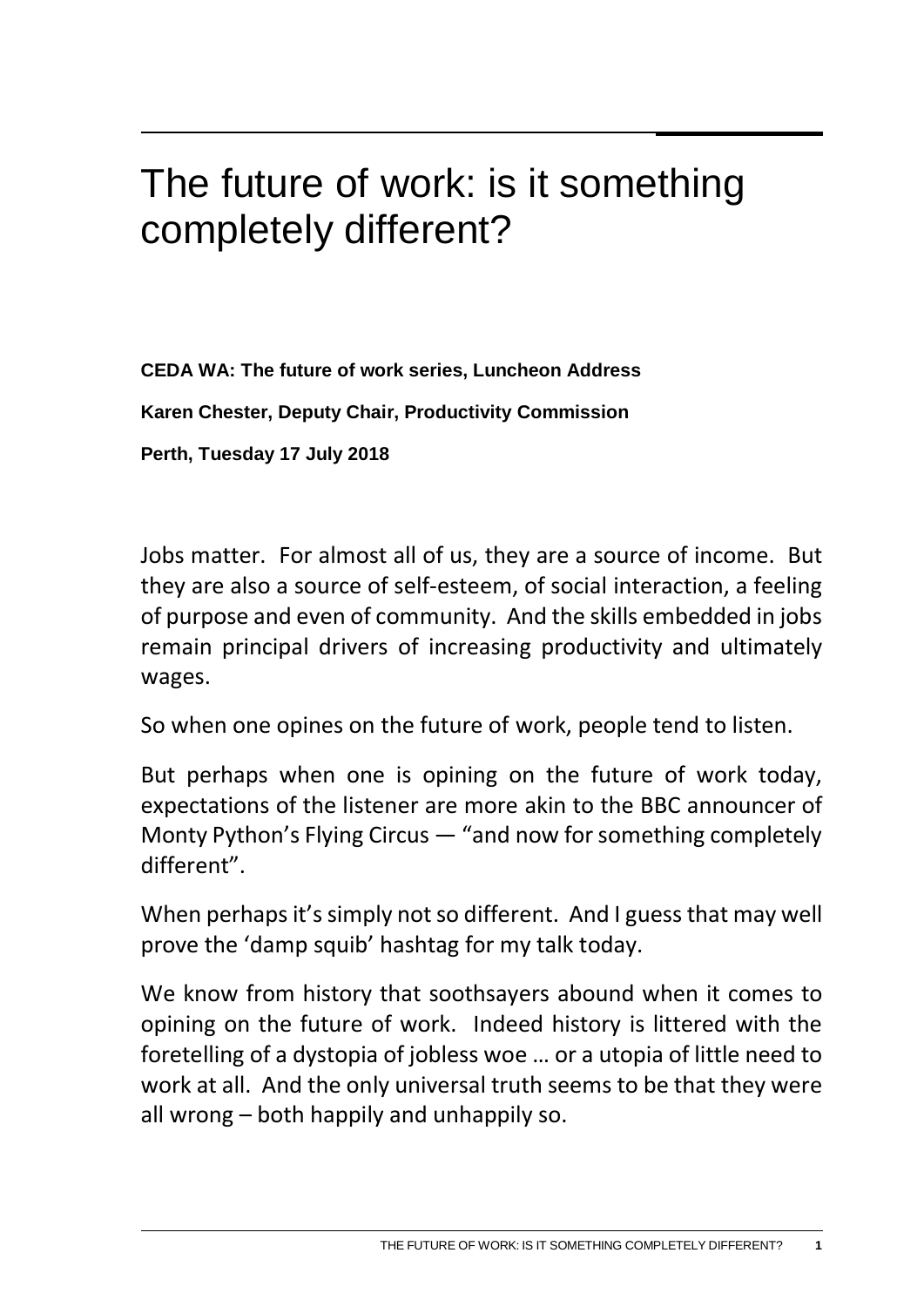The 20<sup>th</sup> century father of the fiscal stimulus, John Maynard Keynes foretold in 1930 that "In the 21st century a 15-hour work week will suffice, as we turn instead to how to use freedom from pressing economic cares". And yet despite [significant productivity gains](http://www.aph.gov.au/About_Parliament/Parliamentary_Departments/Parliamentary_Library/pubs/rp/RP9697/97rp19) since the Keynes' 1930 treatise, we still all work on average around 40 hours a week.

In the late 1970s, the historian Ian Turner, presided over a major symposium on what new technologies would mean for the worker. He predicted an imminent period of change as significant as the Neolithic or Industrial Revolutions. To quote "By 1988, at least a quarter of the Australian workforce would be made redundant by technological change …"

And a similar adage we heard in 1982 from Barry Jones in his book *Sleepers Awake: technology and the future of work*.

We all know that the late 1980s did see an exponential uptick in the common use of computers in workplaces (and even more so in the 90s as the price of the humble computer plummeted). But the foretelling of widespread redundancies of the Australian workforce were not seen.

For throughout the past 100 years it's been more a case of technology remaining the loyal friend not foe of the worker continuing to remove jobs that are often unpleasant, physically tiring, downright dangerous or just tedious (think toll booth operator).

More recently we've seen a plethora of papers and reports produced by think tanks, academics, consultants and platform giants touting analyses of jobs that could be lost as a result of the latest wave of technological change. And that latest wave being the digital age and both the resultant automation and artificial intelligence.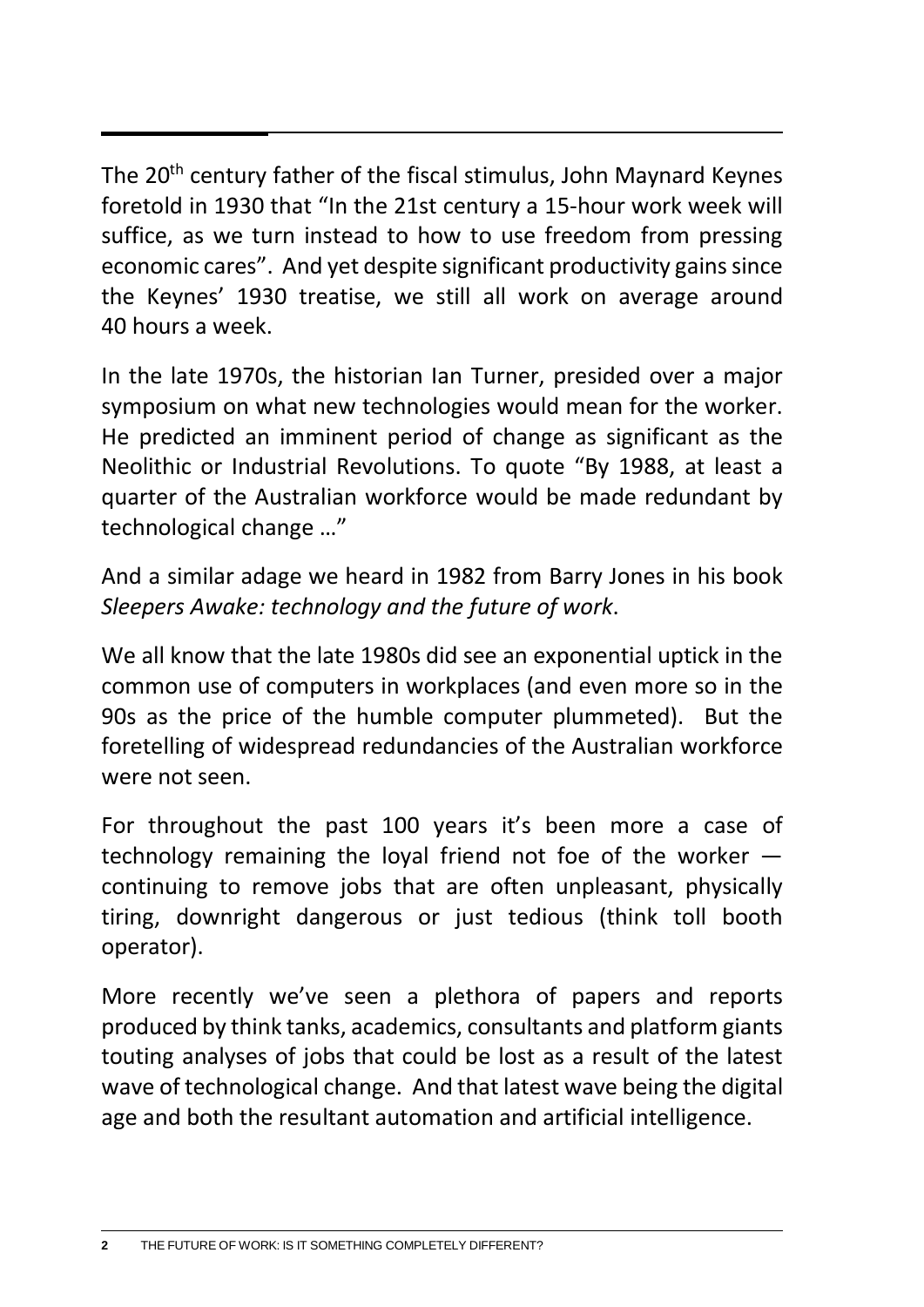Some of these reports seem to have settled on a nice big round figure of about 40 per cent of today's jobs now being at risk of automation over the next 10 to 20 years.

Now most of these reports stem from a seminal 2013 paper by Frey and Osborne where US data was used to predict job losses in the future. But their approach left out a few things. It did not take into account that new technologies can create new jobs. Nor did it contemplate that not all tasks within an occupation can be automated or should be automated. And we know that the rate of technological adoption will also depend a lot on consumer preferences (do you want a robot cutting your hair?) and the actual cost (or put crudely the business case) of adoption.

Others in taking these factors into account suggest 9% of Australian workers are exposed to the risk of automation. So a much smaller but not insignificant number. And here I'll mention the 'must read' paper by Melbourne University economists Jeff Borland and Michael Coelli: *Are the Robots Taking Our Jobs?* Their work lines up with the more considered studies in the US and Europe.

So let's look at the evidence — a common sense thing to do when in the midst of a chorus of "now for something completely different". To test whether we have strayed into a world of lies, lies and damned statistics?

And in looking at the evidence I've drawn on some of the Commission's recent endeavour, such as our *Digital Disruption* report (2016) and *Shifting the Dial* (2017), as well as the work of Jeff Borland and Michael Coelli and that of Bart van Ark of The Conference Board.

Overall, the evidence suggests that labour markets have been pretty well resilient to 'shocks' posed by new technologies of the past century and even the most recent, modern bit.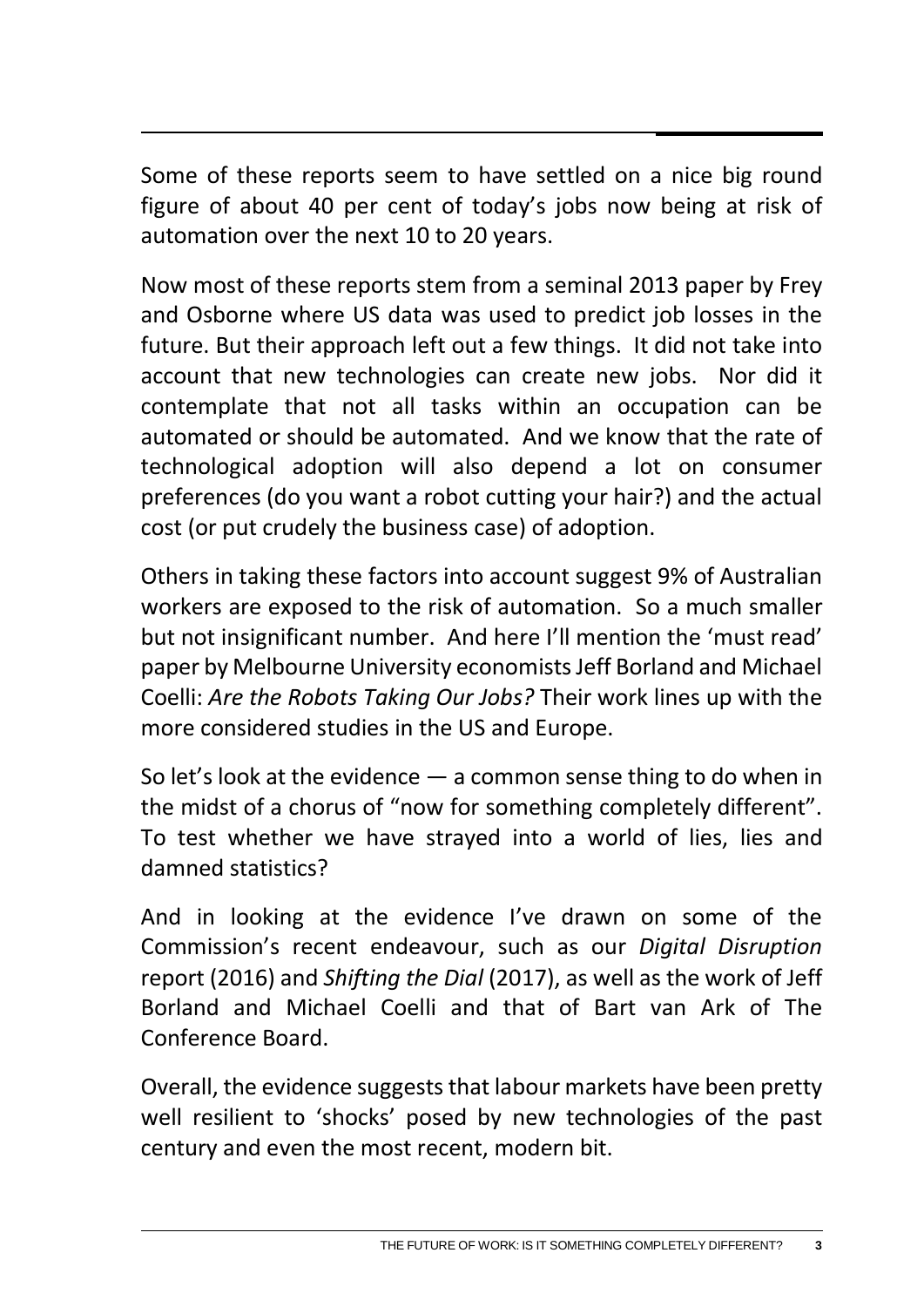Occupations, skills and jobs come … and they go. No matter how transformative the technology (be it the telephone, electricity, indoor plumbing, refrigeration, air transport, the personal computer, and today's digital). No technology has removed people's capacity to work. And in productivity terms, all have been more transformative than the digital revolution *so far* (with emphasis being on the so far).

And a bunch of measures suggest that technology is not having as large of an effect as expected — at least not in our current modern times.

The rise of the New Digital Economy (which encompasses mobile technology, ubiquitous access to the internet and the world of the cloud) is unquestionably changing lots of things. But to date productivity is not one. So much so that this has become known as the 'Productivity Paradox'.

So whilst our low rate of (multi factor) productivity growth observed recently is not unique to Australia — it has been observed across other countries too  $-$  it represents something of a puzzle. This is because it suggests that, at least in aggregate, our economies have not become any more efficient in producing things. And we know the policy reasons why productivity may have slowed in Australia, but this is notwithstanding our purported better ability to exploit information technologies.

One explanation for this is that there has been a change in the nature of technological progress. That recent technologies, characterised by some as dramatic, have been minor compared to those in the previous century.

The other explanation (one offered by Bart van Ark) and perhaps one of intuitive appeal  $-$  is that whilst we still see rapidly declining ICT prices, along with a shift from ICT investment to ICT services; perhaps the new digital economy is still in its "installation phase".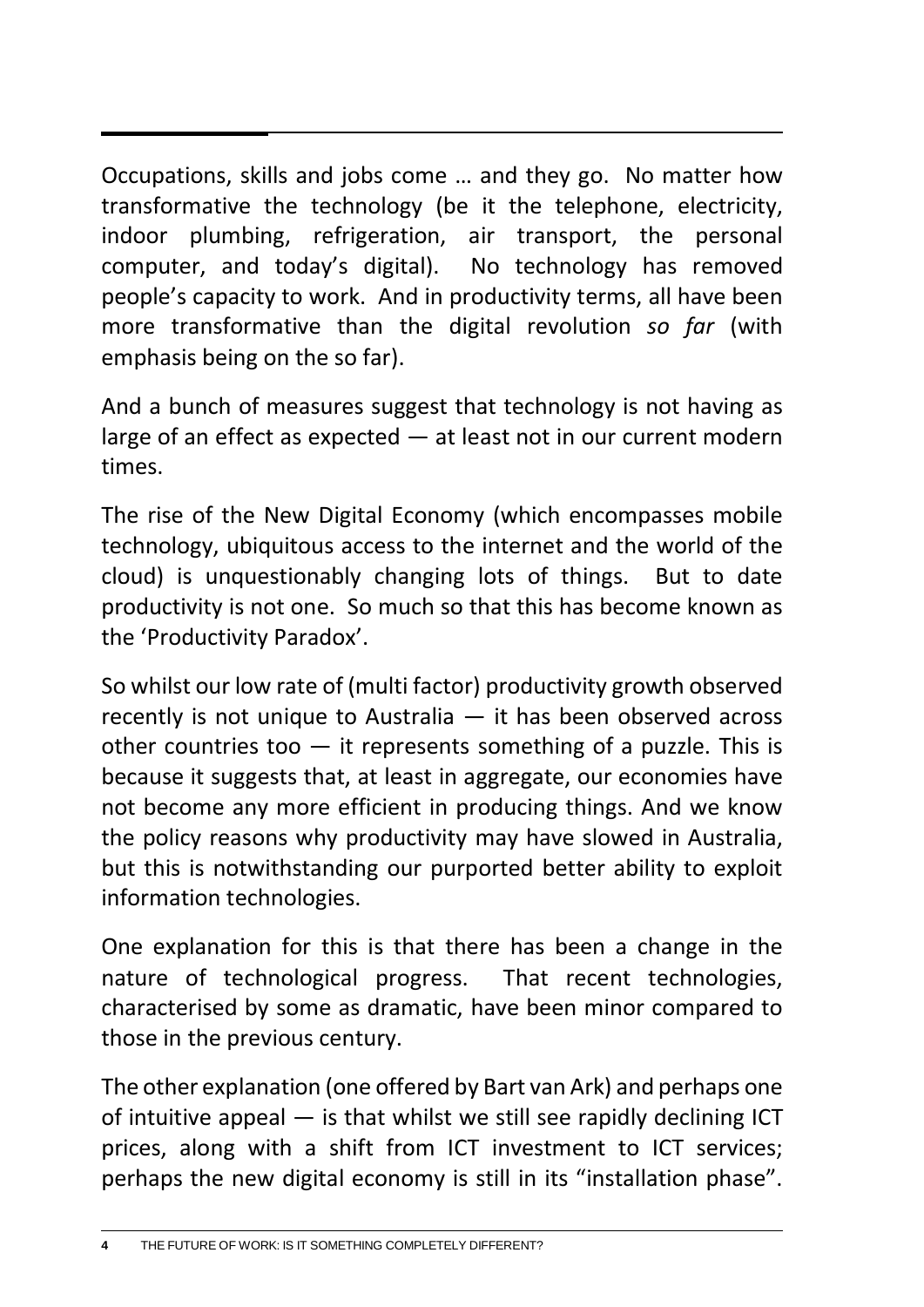And we shouldn't expect to see the productivity dividend until it truly enters the "deployment phase".

This makes sense when you see that in the US the contribution of the most ICT intensive industries to productivity growth has dropped markedly from 46% to 26% in the past decade (2007-16). And for the US and the UK it has even at times registered negative productivity growth in these sectors. Which could suggest that the dividend only makes its way into the "deployment (and hopefully productivity dividend) phase" once users fully grapple with how to absorb technology effectively.

So returning to the evidence on the impact on jobs. And we do know that there has been automation of many tasks in the workplace. But arguably if technology was both disruptive and displacing replacing existing jobs without creating new ones — we would expect to see a persistent upward trend in the unemployment rate. And we don't.

Whilst routine manual and routine cognitive jobs have fallen as a proportion of jobs from 50% to 37%; non-routine manual and non-routine cognitive jobs have increased from 42% to 53%. Think child care, aged care, nursing, office managers, designers and engineers using software.

Most importantly, the aggregate amount of work available to the Australian population on a per capita basis has not seen a decline since the 1980s, when computers became common in the workplace. The amount of work available has actually increased by about 14% since the early 1980s.

But that's not to say there hasn't been a lot of change in our workforce and the nature of work since the 1980s.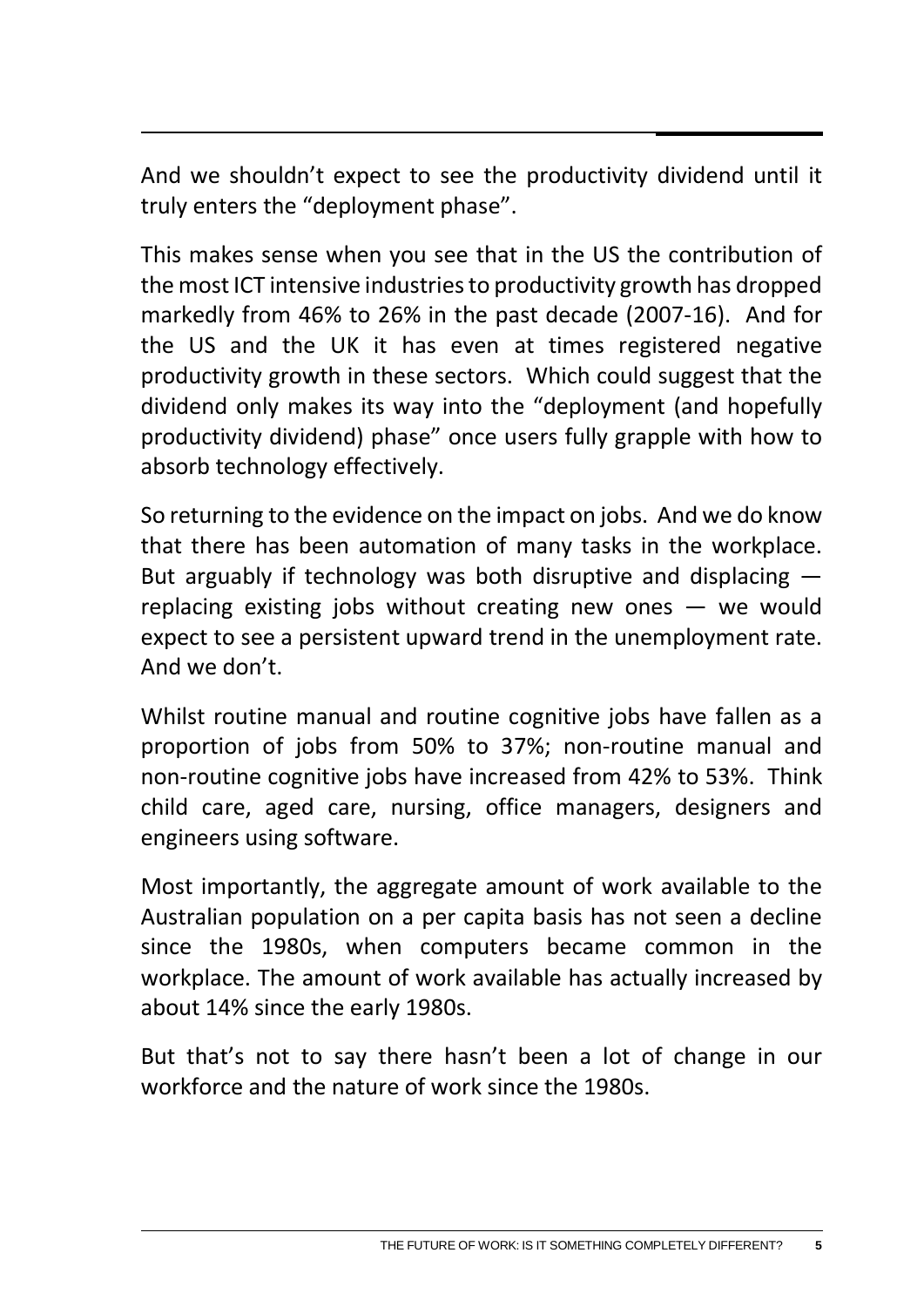Since the 1980s the workforce participation rate for females has increased a lot (by some 15 percentage points to now be just over 60%). Marriage and even children are placing much less of a brake on economic participation of women. Which is both a good thing for the economy and for women.

There has also been an increase in the incidence of part-time jobs by some 25 percentage points since the late 1960s, to now account for nearly one-third of total employment (around 35%) in Australia.

And despite what some have suggested, the pace at which workers are changing between jobs in the Australian labour market is not getting quicker. Not only is there no evidence that more workers are being forced to work in short duration jobs, but what is apparent is that the opposite has happened. The proportion of workers in very long duration jobs (more than 10 years) has increased from just under 20 per cent in 1982 to around 27 per cent in 2016. Which is perhaps unsurprising when you also take into account the participation rate of older Australians (65+ in age) has risen steeply – having nearly doubled in the past 30 years to now represent 12% of our workforce. Also a good thing with our ageing population.

We do know that more workers today have multiple jobs (now around 7% of workers). And perhaps of much greater significance, when workers do change jobs today more are changing occupations (some 40%) and industries (over 50%). And it was this modern day workforce reality that informed much of our thinking around the Commission's proposed changes to superannuation default arrangements in our current superannuation Inquiry. And our thinking on what is needed from our tertiary education system (which I'll return to later).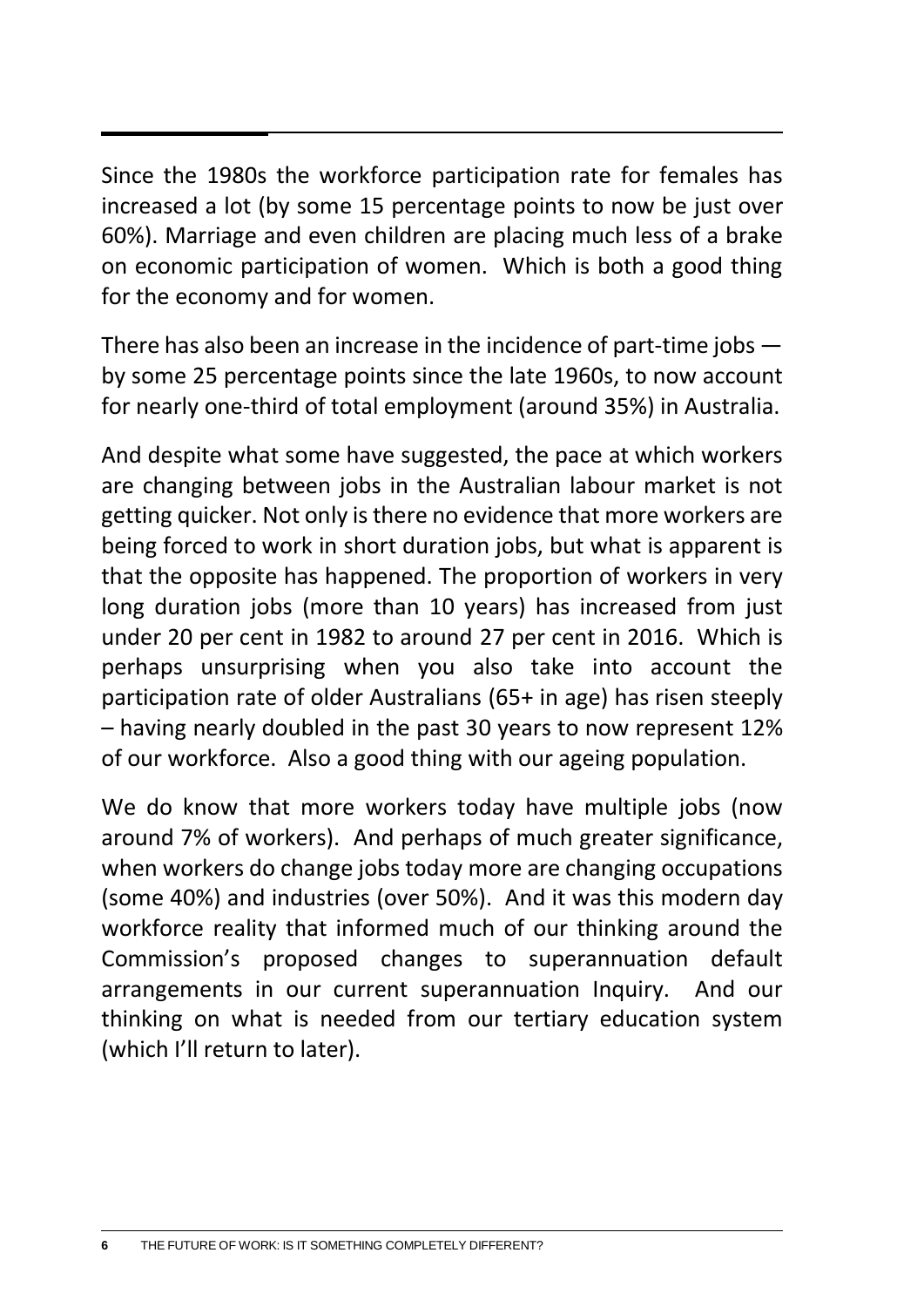And whilst the 'gig' economy is still in its infancy, this has not translated yet to any increase in the proportion of the workforce being independent contractors. Indeed this has not changed significantly since 2001, it's actually fallen a few percentage points from 20 per cent of employed persons in 2001 to around 18 per cent in 2014.

So what does any of this mean or matter for public policy? And perhaps here our focus should be two fold. First, on making sure there are no road blocks to our economy reaching the "deployment phase" of the digital or any technological age. And second, making sure we avoid a workforce of "have and have nots" in the benefits from the changes in the economy and ultimately jobs. A sense of equality in the ultimate job, productivity and wage dividend. So let me pose a few policy questions.

Are we getting better at assisting transitioning workers?

We know that structural change whatever its source can result in considerable work and thus life disruption for the workers impacted unless we get the consequential skill adjustment right. So have we gotten better in assisting displaced workers get the right skills to transition into new occupations and industries?

Recent work by the Commission on transitioning regional economies found that effectiveness of government in doing this is at best unclear. Some programs found to be not well targeted (automotive industry) or create conflicting incentives (Tasmanian forestry industry).

And why unclear  $-$  use of data (to simply track the impacted workers) and decent evaluation of transitional assistance are largely missing in action. Put simply we can and should be doing better.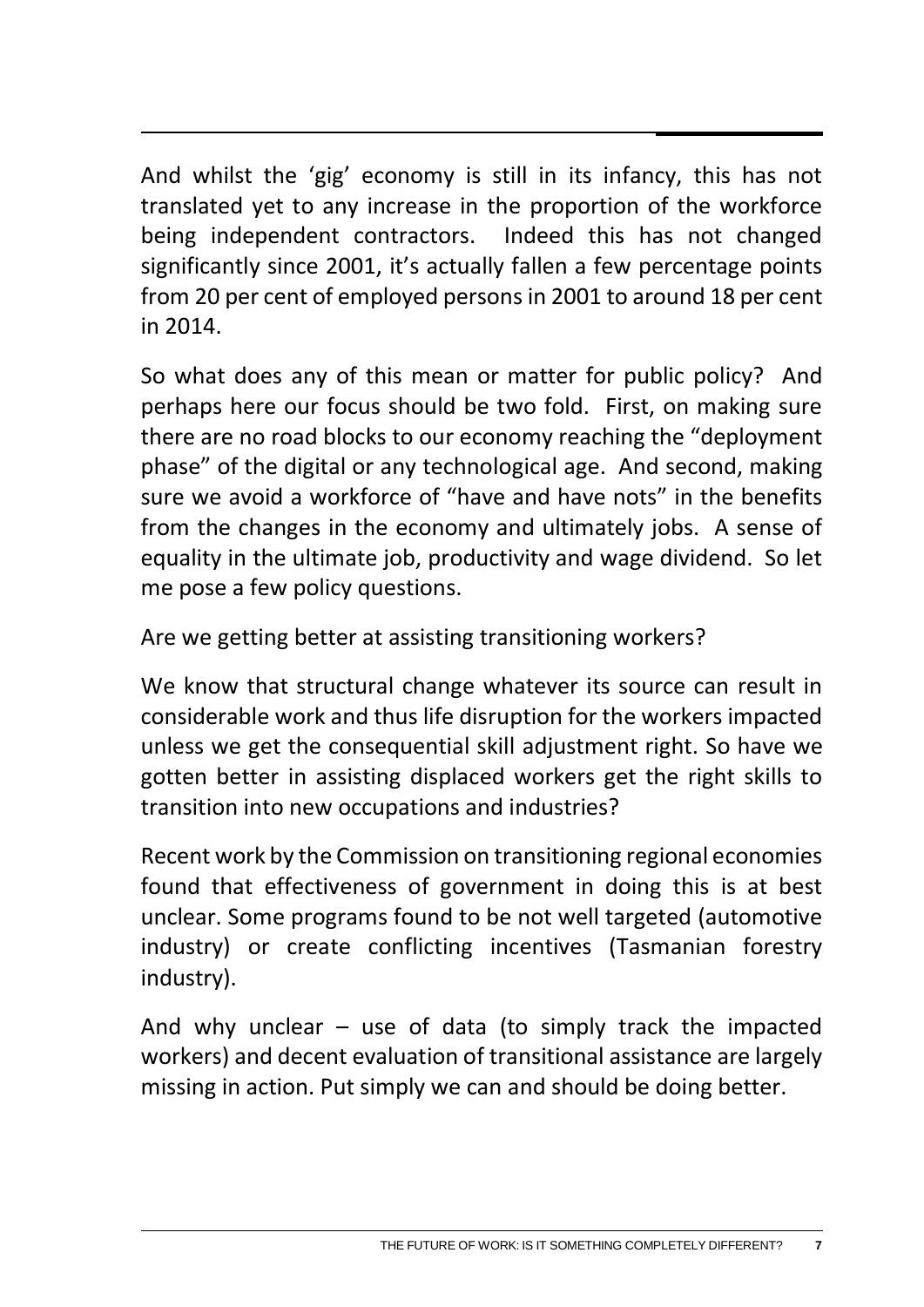Further, it's a tad perverse that if the digital economy ultimately disrupts more jobs we do not use the data fuelling that economic activity to assist those disrupted. We know of such endeavour in Germany – using data to track the worker and the resultant human capital modelling which in turn better informs what requalification programs will deliver a better job transition to a displaced worker.

Are the right incentives in place to get the workers to the new jobs?

We know that jobs at least risk of automation — jobs that require 'soft skills' such as good old fashioned empathy — account for the largest and growing part of our workforce. And the latest metrics from the ABS' brand new quarterly labour account (experimental estimates) reveal health care and social assistance as the largest employment sectors accounting for over 1.6 million jobs (or 12.2% of all filled jobs). This is largely a function of our demographic changes – an ageing population, women working more, along with the NDIS (arguably our single biggest social reform since Medicare).

The Commission's recent review of NDIS costs, found that the NDIS workforce was not growing fast enough — most regions require between a 50 per cent and 150 per cent increase in the disability services workforce. Put simply, for the foreseeable future 1 in 5 new jobs in Australia are projected to be for services for the NDIS.

Thus care is needed to ensure that the demand for these skills and workers is not frustrated by poor incentives. The most notable, as highlighted in our NDIS review, being the need to ensure the pricing of these services allows this massive labour force response to occur. Lest we have a program delivering disappointment and not services to the 475,000 Australians with eligible disabilities.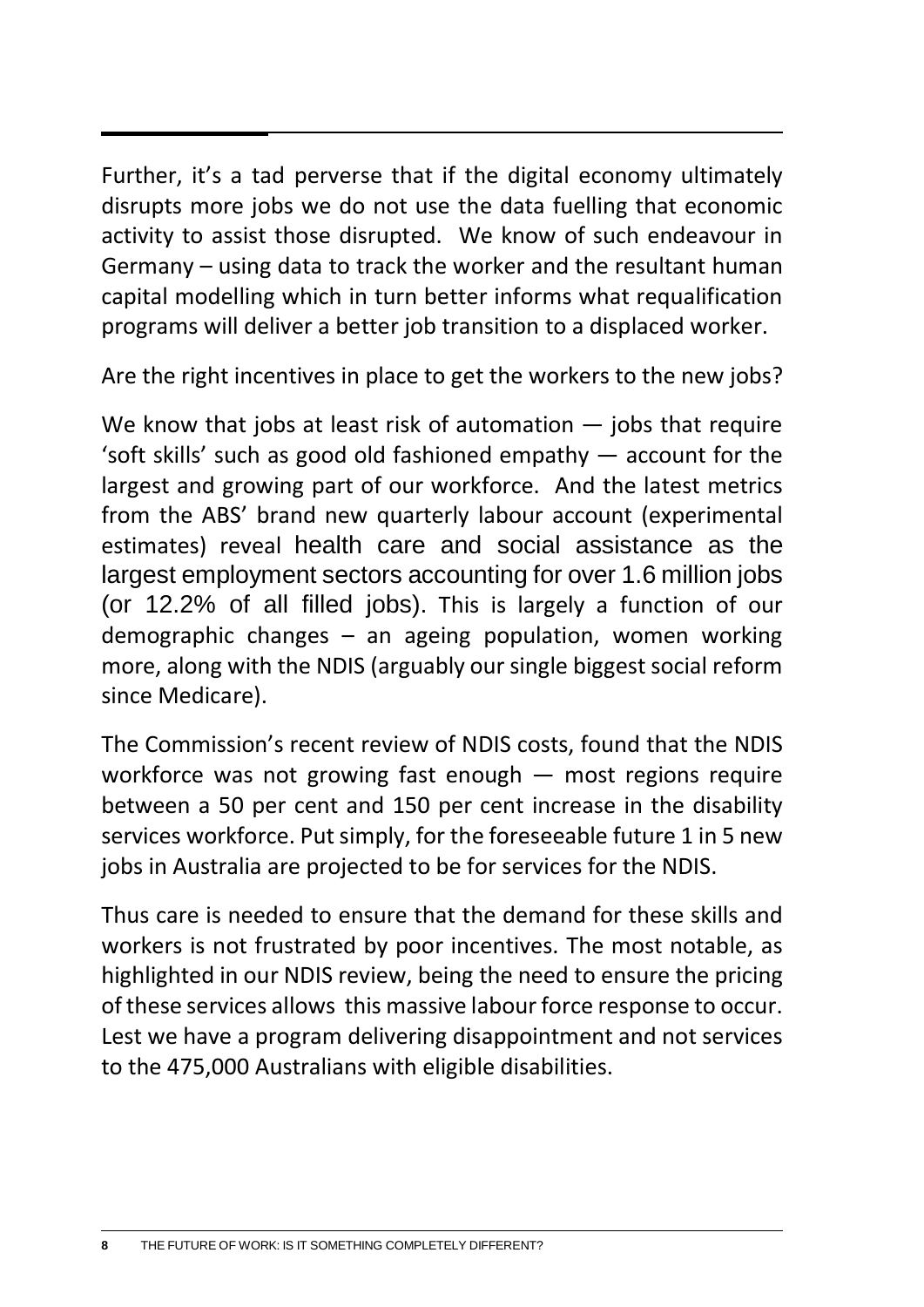Is our education and training system fit for purpose for the workers of today and tomorrow?

Perhaps this is our biggest public policy "must have" when thinking of ensuring innovation and technology delivers not just more jobs but jobs for most. That sense of equality in who shares in the ultimate job, productivity and wage dividend. And this was a question the Commission sought to ask and answer last year in our inaugural 5 yearly productivity review – *Shifting the Dial.* A policy roadmap for Australian Governments on what is needed to deliver on economic participation and productivity  $-$  two of the three Ps (population, participation and productivity) that matter most for economic growth and ultimately jobs and their real wages.

And we identified some fundamental fractures in our current education and training system.

First, deteriorating results in subjects that matter for future work (think science, maths and reading – the cognitive trifecta at school).

Second, the VET system is a mess, struggling to deliver relevant competency based qualifications. Employers today are more satisfied with non-accredited training courses (90%) than VET (76%).

Third, universities need to improve student employment outcomes – delivering qualifications relevant to labour market needs and at a time relevant to the worker's needs. Our key educational institutions seem more focused on research than student employment outcomes; which is unsurprising given the notable absence of their "skin in the game". As manifest in 26% of students today not completing their undergraduate studies in less than 9 years. Whilst undergraduate underemployment has more than doubled in the last decade to now reach just over 20%.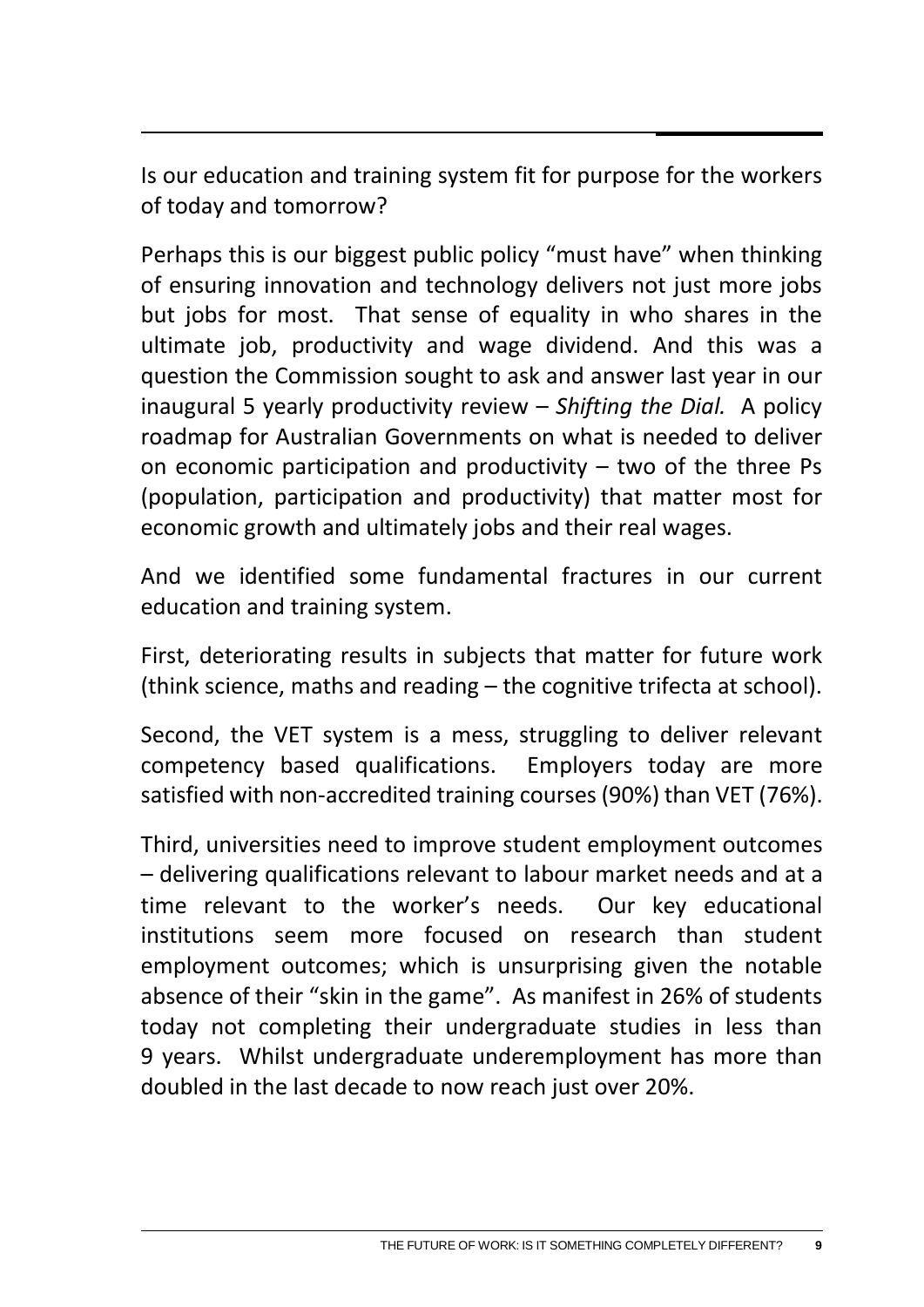Currently, the tertiary education system is set up against becoming a chef at age 40, or a dementia care worker at age 50. Retraining is currently inconvenient and expensive, and the approach of educational institutions remains outdated and outmoded – still emphasising a one-career-for-life approach. Which is not the modern day reality for many workers from the metrics cited earlier.

Taken collectively , this unfortunate troika can only put at risk our capacity to deal with future labour market changes in an efficient and equitable way. So we've proposed a few things change: for schools - evidence and evaluation of what works with teaching; for universities - incentives be redressed around student employment outcomes; and for work skills - government to develop two things. First tools for proficiency based assessment for skills, rather than simply competency based assessment (whether they can perform it at all). And second, a framework to facilitate independent accreditation of skills obtained agnostic of learning method.

Do current policy settings constrain us getting to and through the "installation phase" and on to realising benefits in the "deployment phase" of the digital economy?

Today's market power arguably resides in data and content. The growth of the digital economy, automation and artificial intelligence coupled with greater availability of data and algorithm advances will be key drivers of new business activity, research endeavour, products, skills and jobs. In short, access and use of data and content will be the determining force in realising the economic benefits of the digital economy and artificial intelligence.

On data, the Commission's report last year on *Data Use and Availability* proposed fundamental (and novel) changes to data availability and access policy to ensure it generates new economic opportunities – and business opportunities driven by consumer needs and preferences. A pro-consumer and thus pro-competition stimulus, with the consumer in the drivers' seat for their data held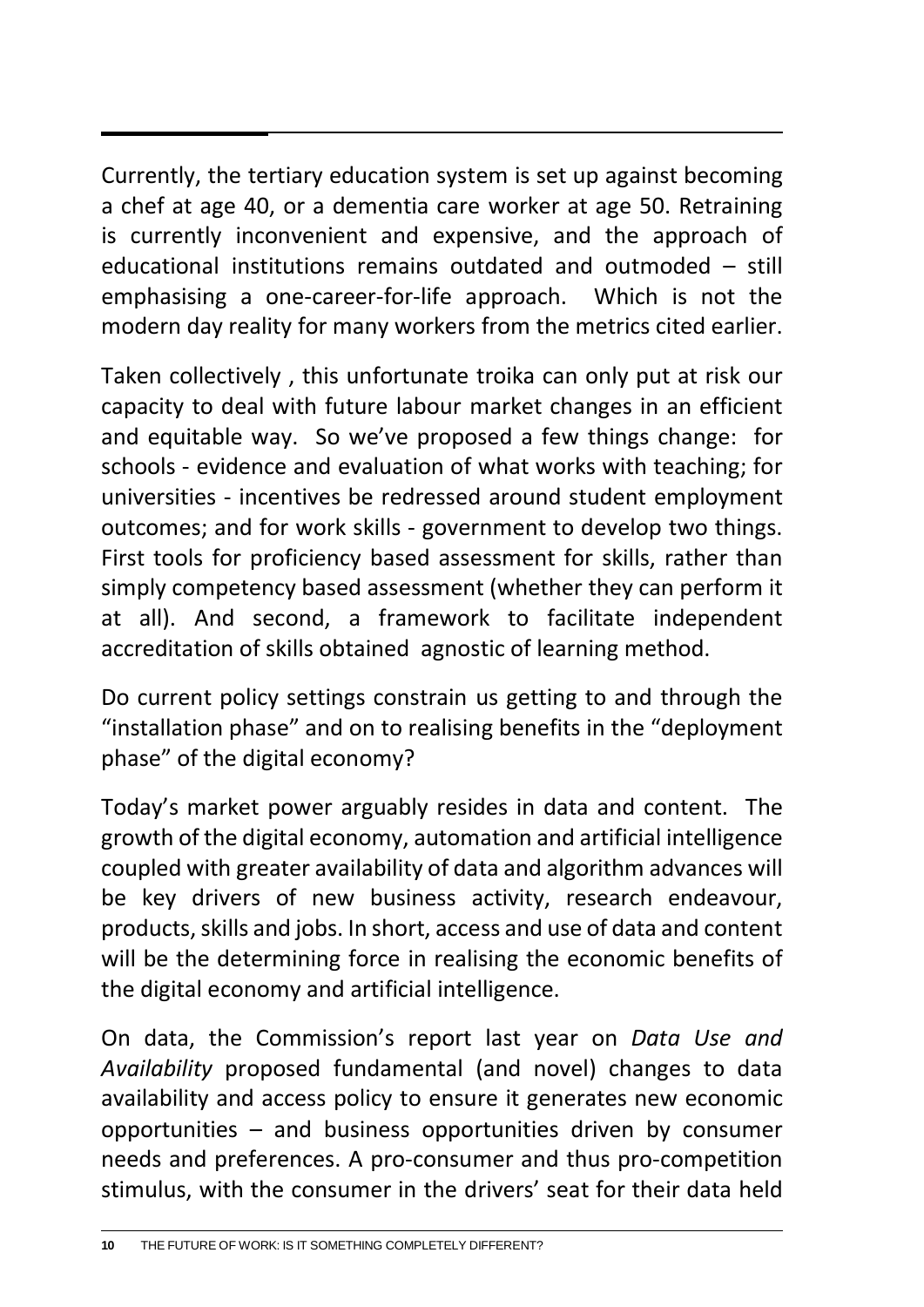with business and government today. And the good news is the Government's response to this inquiry has been one of "can and will do". The Government has committed to support the two most structurally significant recommendations. First, the passage of national legislation to remove barriers to data sharing and integration across major public interest data sets, and create trusted user access. And second, the complementary legislated concept of a new general Right for Consumers to exercise joint control in the sharing and use of their data. So it's now all down to getting the implementation right.

On content, the Commission's Inquiry in 2016 on *Intellectual Property Arrangements* examined whether those arrangements meet the needs of the Australian economy. And the short answer was no for copyright. Currently, Australia's copyright exceptions are too narrow and prescriptive, do not reflect the way people today consume and use content, and do not readily accommodate new legitimate uses of copyright material. We found ourselves mired in the wrong debate – of publishers clamouring for well protected profit for the purported benefit of local authors.

For access to content (be it snippets of images, maps, pixels, words, song, sounds) is needed alongside data to actually do artificial intelligence. But our arrangements (unlike those in countries like the US, South Korea and Israel) pose a seemingly impenetrable barrier to AI being alive and well in our economy. For in the absence of meaningful reform to copyright, Australia will inevitably and demonstrably be a net importer of AI services and products.

And fair access to content also matters for education. Now more than ever workers need flexible access to ongoing learning. MOOCs are a key component of providing low cost and flexible access to ongoing learning. And in consulting with the states on *Shifting the Dial* we were implored to think of the transitioning worker in NW Tasmania in our approach to ongoing skills acquisition, especially for